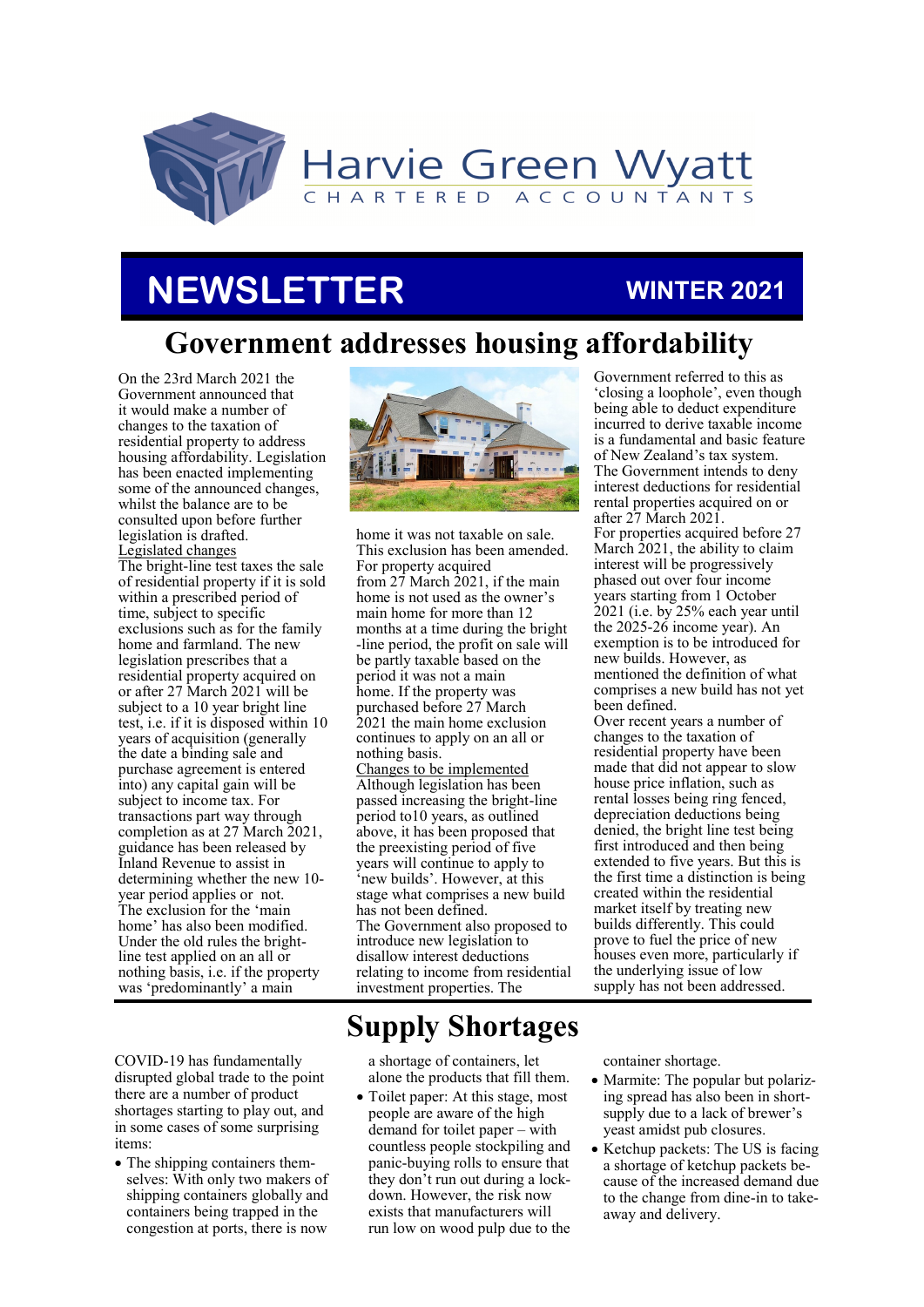### **Know the bright line test Contractor or**

**The last National Government introduced a so-called "bright line test" for people who sold residential property after owning it for only a short time.** 

They said the property had to be owned for two years or the profit would be taxable. The last Labour Government increased this to five years, and increased it again – to  $10$  years – for properties bought on or after 27 March 2021.

The first thing to note is the period of ownership is not strictly two years, five years or 10 years because for a sale which is not off the plan, it is measured from the date of transfer of title to the buyer as a starting point, and the date a sale and purchase agreement is signed at the time of selling. If it's a purchase off the plan, it is from the date of signing the sale contract.

If you acquired a property before 27 March 2021 and settle after that date, you are subject to the five-year rule. Acquired means a written binding agreement for purchase.

Some people will have put in tenders before this magical date and have no right to withdraw them. If the tender is successful the five-year rule applies.

What if you rent your home? Two lots of rules apply. If the five-year bright line test applies, you look at the percentage of the time the house was used as a main home. If it's more than 50 percent, no problem. If the new 10-year bright line test applies, you get caught under the bright line test only if you have not lived in your house for more than 12 months, continuously. So if you decide to have an extended period overseas and rent your home, you might need to consider the tax implications.

The new rule is not an "all or nothing" like the old rule. Under the new rule if there is a 12 month period when the home isn't used by the owner an apportionment is required.

However, provided you own the house for more than the 10 year period, you don't have any problems because the bright line test will not apply.

# **employee?**

**Recently, Inland Revenue has produced an eNewsletter in which it reminds readers of the legal tests required to determine whether someone working for you is an independent contractor.** 

These tests include:

- Intention
- The degree of control or independence
- What Inland Revenue calls Integration test
- Fundamental/economic reality test.

As you can see these matters are technical. If you have a borderline case as to whether someone working for you should be treated as an employee or an independent contractor, seek our help.

If you get it wrong, the penalties can hurt. Employers can be made to pay the PAYE and the employee can be denied expense deductions, not to mention penalties.

### **When is a gift really a gift?**

#### **A gift is not really a gift if you get a benefit as a result of it.**

Inland Revenue says the payment must be voluntary and there must be no "identifiable direct valuable benefit" arising or may arise as a result of the payment.

If a non-profit body receives a true gift then they don't pay GST. On the other hand, if it is not a true gift because there is a benefit, GST has to be paid on the money received.

If you are involved with any organizations that are GST registered, which receives "gifts" of money, make sure there isn't anything given in return for the "gift" or you will be liable for GST.

### **Fair Market Salary Reminder**

There is a general need for a business to pay associated employees a fair market salary for their personal service. Given the implementation of a 39% personal marginal income tax rate on income over \$180,000 from 1 April 2021, Inland Revenue's scrutiny of such salaries is expected to increase. This has been confirmed through Inland Revenue issuing two related documents in March 2021 in quick succession, namely:

- Interpretation Statement 21/02 – Income tax – Calculating income from personal services to be attributed to the working person (released 19 March 2021); and
- Revenue Alert 21/01 Diverting personal services income by structuring revenue earning activities through a related entity such as a trading trust or a company: the circumstances when Inland Revenue will consider this ar-

rangement is tax avoidance (released 29 March 2021). Both of which are aimed at warning taxpayers against the use of associated entities or family members, to avoid the highest personal income tax rate on income from the supply of services that they personally perform. For example, surgeons or consultants operating through a company. We have seen instances where the same flat salary amount is allocated annually to working shareholders for numerous years, without an annual review of that salary nor a comparison to market. Hence, it is a timely reminder to review salaries paid to associated employees, to ensure they reflect current market conditions.

As with any tax position, best practice would be to document the rationale for the allocated salary (e.g. market data or a file note), to evidence reasonable consideration and care has been taken.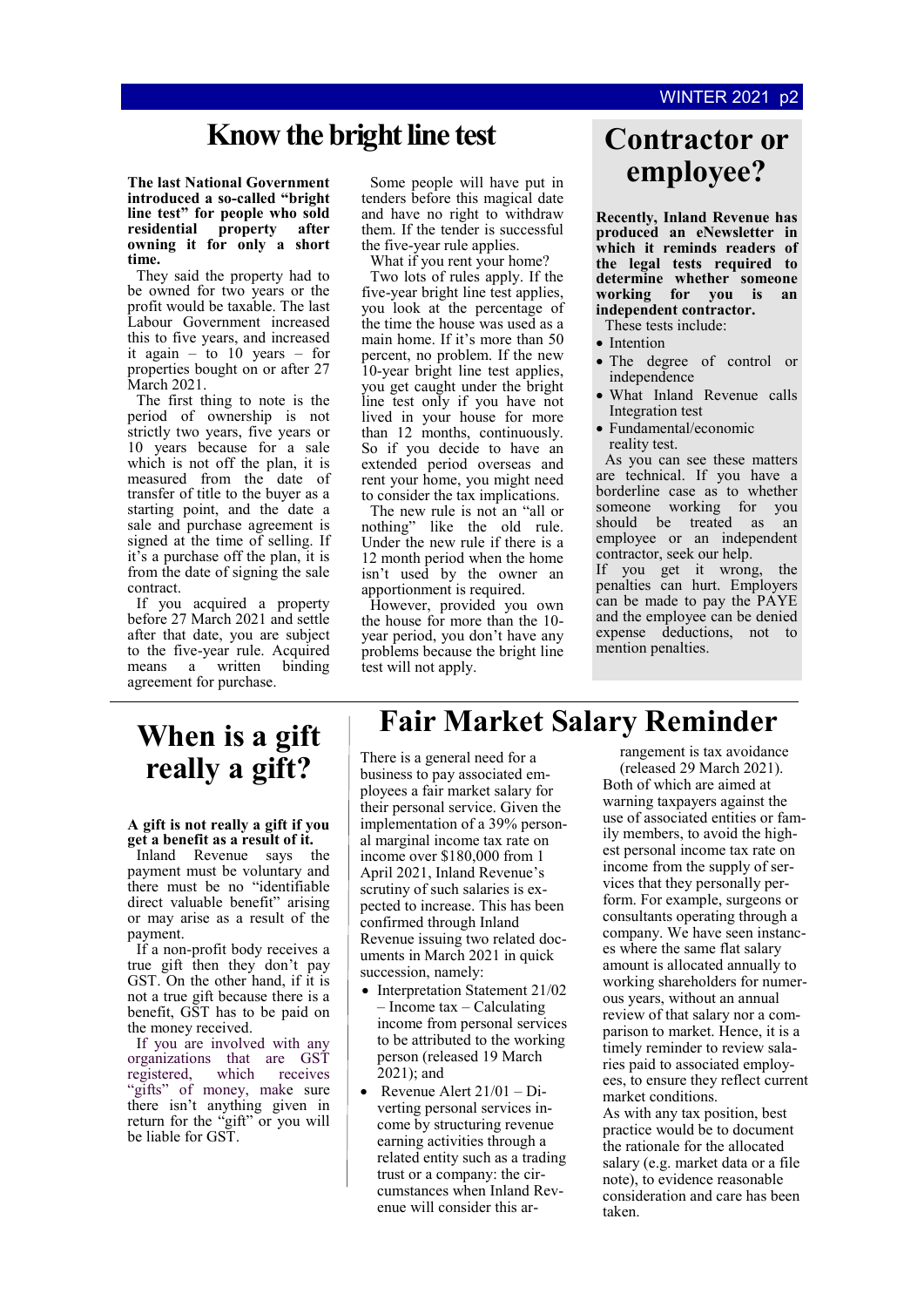#### **WINTER 2021**

### **Employment Recovery**

Over a year on from NZ's level four lockdown, businesses and communities alike have experienced their fair share of highs and lows. Many have

had to rapidly adapt to the Covid-19 induced restrictions. For some, they have benefited

from unpredictable productivity gains, meanwhile others have struggled to regain prepandemic momentum. Employment levels slumped to an eight year low in September 2020, with over 150,000 unemployed people. So nearly six months on, how does the job market stack up now?

Statistics released by Seek NZ reveal that March 2021 saw the highest number of jobs ever advertised on the site. Listings for jobs were up 11% on the prior month and up 55% on March 2020. Every region in NZ saw istings increase, with Bay of Plenty, Otago and the West Coast experiencing the largest growth (22%).

Perhaps in response to the expectation of a NZ / AU travel bubble, hospitality and tourism showed one of the most significant increases, with listings up 32% compared with February. Retail and consumer products followed closely behind with a 29% increase.

Trade Me Jobs paints a similar picture with over 70k jobs listed for the quarter ending 31 March 2021, representing a 22% increase in Q1 compared to prior year. The sectors with the largest year-on-year increase were automotive (50%),

construction and roading (43%), and manufacturing and operations (40%). Although prior year figures may show signs of the economic uncertainty first felt from Covid -19, the Q1 figures for 2021 still exceed those of Q1 of 2019 (up 15%) and Q4 of 2020 (29%).

Interestingly, despite the increase in job listings, Seek NZ data shows that applications per job are actually down. With an abundance of listings, job hopefuls should feel optimistic that their career or job search is looking up. However, employers may be feeling the pressure to find the right fit. It is not uncommon for hiring managers to have post hire regrets when they find their new hire is not fit for the role, and this inevitably comes at a cost.

New Zealand employers have cited increased stress on colleagues, increased workload for existing team members and increased stress on managers as the three top consequences of a bad hire. However, the ripple effect doesn't stop there with lost productivity, higher recruitment costs and low staff morale also arising as a result of recruiting the wrong person. Despite the above, the current state of the job market shows positive signs for NZ's ongoing recovery in response to Covid-19. A resurgence in listings for hospitality and tourism provides a spark of optimism for a sector which has been hit particularly hard.

#### **Change afoot for losses carried forward**

**New Zealand has had one of the harshest tax schemes in the OECD when it comes to allowing company losses to be carried forward.**

The rule used to be, there must be at least a 49 percent continuity of ownership of the shares. This presented a big problem for some start-up companies, which wanted to get capital from new shareholders by issuing new shares. The law placed an unreasonable limit on their ability to raise more share capital.

The law was changed at the end of March. The idea now is to allow losses to be carried forward provided the nature of the business has not changed.

### **BREIFLY**

#### **Interest deductions on rental property**

The Government is phasing out interest deductions for<br>residential (but not residential (but not commercial or industrial) rental property. It is being reduced progressively so that at 1 April 2025, there will no longer be a claim. Those who buy after 26 March 2021 get a deduction for interest paid only up to 1 October 2021.

We don't have all the details but the Government have indicated "new builds" will be exempt from these rules but at this stage we have no definition of what constitutes a "new build"

#### **In-Work Tax Credit**

Taxpayers will be able to keep receiving the In-Work Tax Credit for up to two weeks when taking an unpaid break from work. This could arise when transitioning to a new job. Taxpayers will need to let IRD know if their work situation changes to ensure they receive the correct entitlement. If a person starts receiving an income-tested benefit or student allowance, the In-Work Tax Credit will be stopped.

#### **GST reform**

Inland Revenue has come up with some proposals for improving the GST system. Among these are reducing some of the requirements for a tax invoice:

- There shouldn't be a need to detail quantity and volume of goods.
- Do away with the requirement to write "copy only" on any copy supplied. It's a nonsense in an electronic environment.
- Buyer-created tax invoices would not need Inland Revenue approval.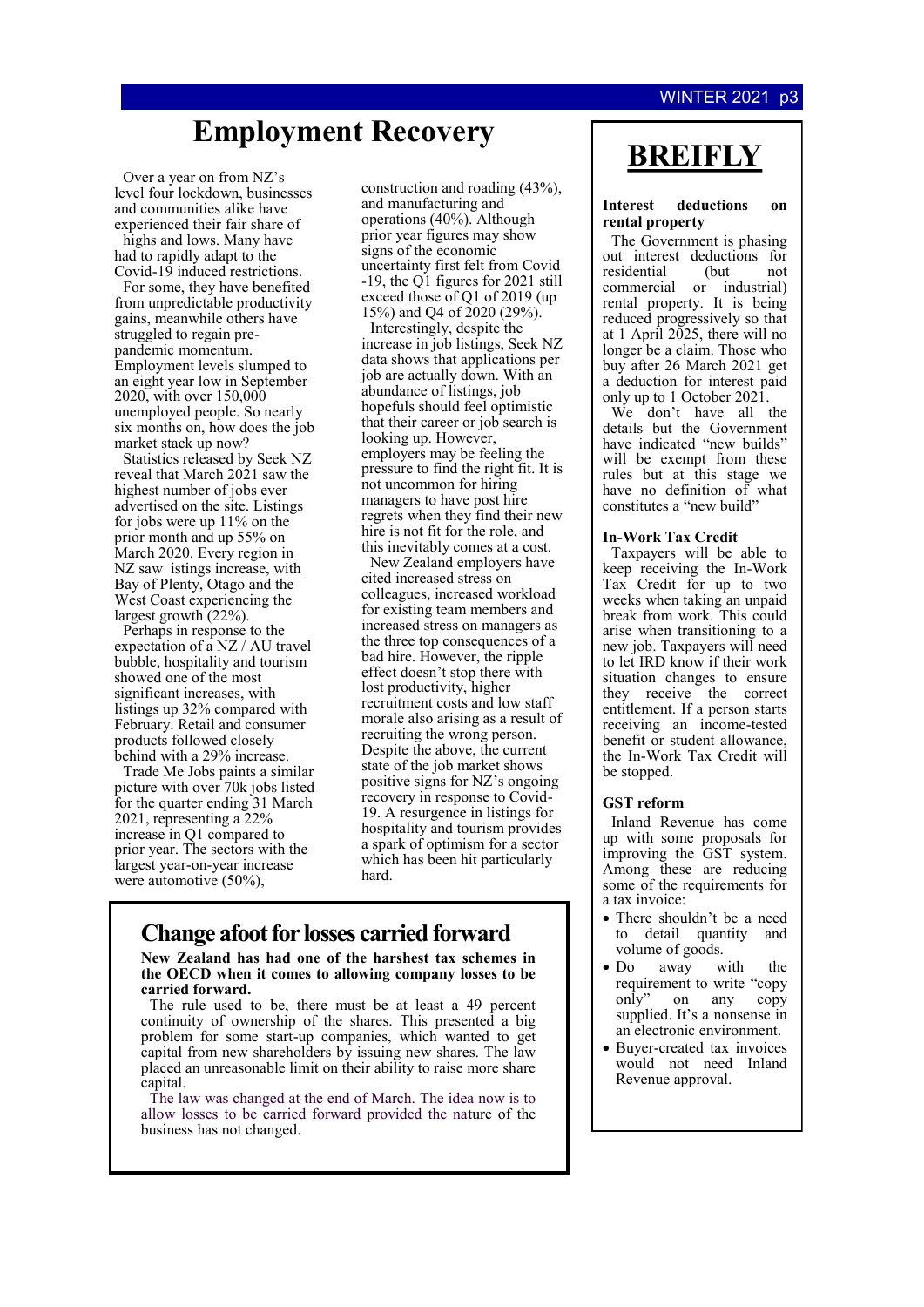### **Penalising R & M**

Classifying expenditure as either deductible repairs and maintenance (R&M) or non-deductible capital expenditure is not clear cut. It is a question of fact and no two situations are the same. But it is advantageous from a tax perspective to classify as much expenditure as possible as R&M, which gives rise to the risk of pushing 'the line' too far. There isn't a rigid test to be applied, but the courts have identified a twostage approach for determining the nature of the expenditure and whether it comprises R&M:

1. Identify the relevant asset being repaired or worked on.

2. Consider the nature and extent of the work done to that asset.

Repair and maintenance of assets can be achieved in several ways. For example, the asset may simply be patched up or it could be restored to "as new" condition or substantial parts of the asset may be replaced. If the expenditure results in the reconstruction, replacement or renewal of the asset it is likely to be capital expenditure. Whereas, expenditure incurred to repair or maintain the asset to its original condition is generally deductible in the year it is incurred. If the expenditure

creates a substantially new or improved asset, then it is likely to be capital.

A recent Taxation Review Authority case (TRA 015/19 [2020]) is one such example and serves to highlight the risk of getting it wrong.

The taxpayer in the TRA case incurred \$680k carrying out works at two adjacent properties. Of this, R&M deductions of over \$408k were claimed. The expenditure related to alterations to a building used as a bar and restaurant. Two building consent applications reflected the floor area of the relevant building would increase from 250m2 to 592m2 and described the work as the addition of a covered veranda and extra toilets. A fire consultant's report described the work as internal refurbishment and the creation of an external dining and recreation area that included the construction of trellis and PVC roofing. The taxpayer tried to argue the work comprised two separate projects that could be apportioned between R&M versus capital expenditure.

The TRA disagreed with the taxpayer and took the view it was one capital project to extend and

modernise the building and could not be apportioned. The TRA also considered the question of whether the taxpayer was liable for a shortfall penalty, which are charged based on the circumstances and the severity of the actions by the taxpayer. The TRA commented: "…the position taken by the disputant lacked any particular merit."

Accordingly, a shortfall penalty for 'unacceptable interpretation' was imposed, subject to a 50% reduction for good behaviour.

There are five categories of penalty that can apply to a 'tax shortfall' on a graduated scale, specifically:

- 20% for not taking a reasonable tax position,
- 20% for taking an unacceptable tax position,
- 40% for gross carelessness,
- 100% for taking an abusive tax position, and
- 150% in the case of tax evasion or similar.

In practice, some discretion is exercised by Inland Revenue when deciding whether a shortfall penalty is charged and what type. However, in cases like this where a taxpayer is pushing the line too far, a penalty is more likely than not.

### **Protect your online privacy**

**Privacy has become a huge issue in recent years, as more and more is being revealed about how big companies analyse our behaviour.**

Knowing what we do and what we spend creates vast sums of money for them. If they know from our browsing that we're interested in photography or travel, for example, the data is sold on to other companies who want to sell us cameras or holidays. We're then targeted with ads and promotions.

Can we do anything? Yes, we can, and it's more than just turning on the browser privacy mode or using Incognito on our smartphone. These just stop others who use your device from seeing our internet history. It doesn't block internet spies.

Some web browsers, such as

Duckduckgo, do offer privacy because they don't store your data, or track your search habits and history. Third parties don't get data from your browsing.

It's worth noting that these browsers offer privacy, but they don't protect you from other online threats. Individual websites and social media platforms can still track you and collect your data.

That's where a good VPN (virtual private network) adds another level of safety. Good VPN providers offer encryption on all your online traffic, and your IP is hidden so no one can find your location. Most VPN providers charge, so look online for one that suits you.

### **Factor sick leave into pricing**

#### **Unfortunately, some staff will abuse sick leave.**

If you have a large number of staff your costs are going to increase as a result of the doubling of the sick leave entitlement to  $10$  days.

You might wish to calculate how much this is going to cost you and try to factor it into price negotiations, otherwise it will come straight out of your profit. Those<br>involved in labour-intensive in labour-intensive industries such as cleaning, will need to consider the implications of the 10 days sick leave.

You will have to start granting the extra five days two months after the legislation is enacted, which is expected to be about mid year. Each time an employee gets to their<br>anniversary of sick leave anniversary of sick leave entitlement, it will go up to 10 days.